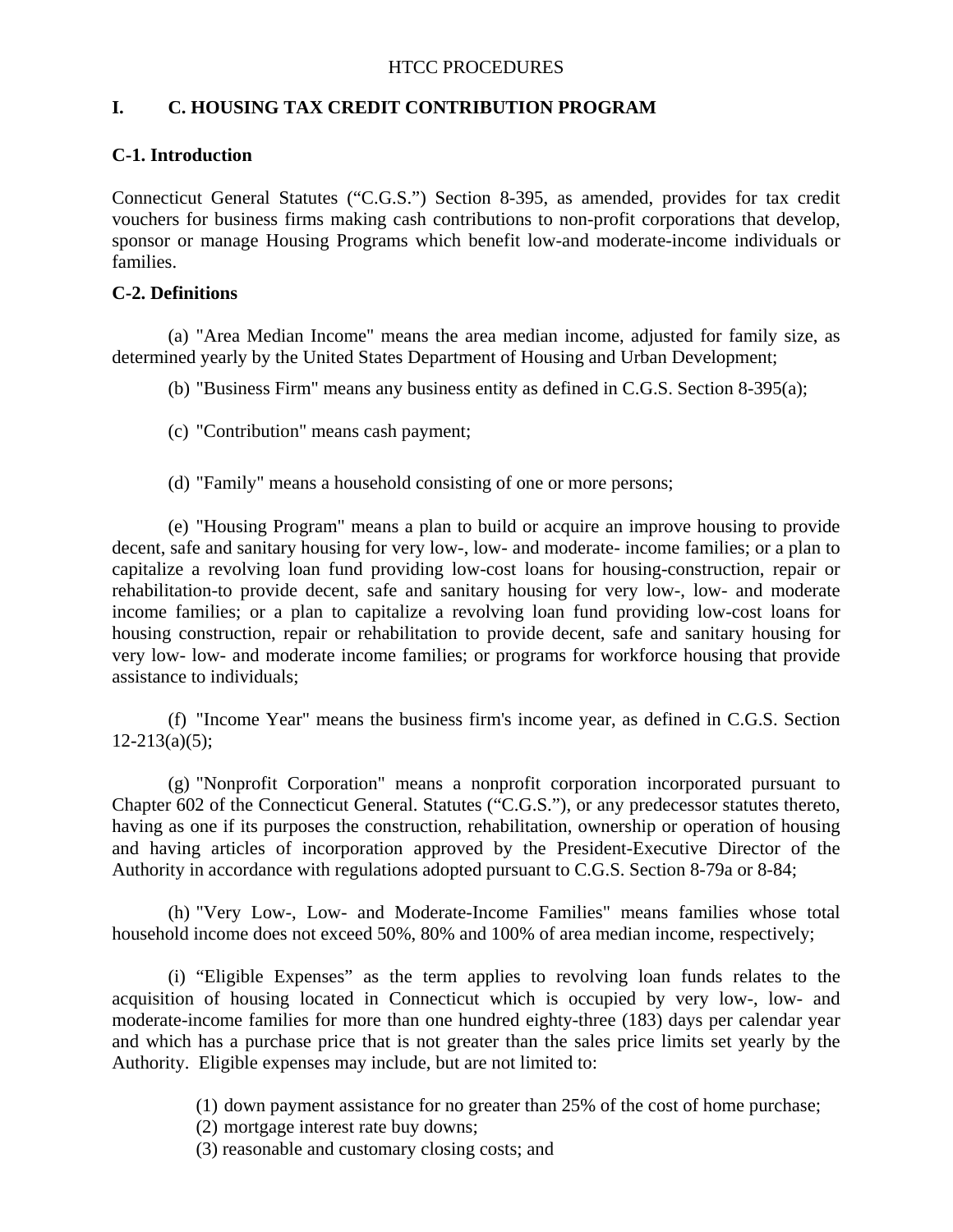(4) rehabilitation costs

- (j) "Workforce Housing" means affordable housing for low- and moderate- income wage or salaried workers in the municipalities where they work.
- (k) "Authority" means the Connecticut Housing Finance Authority.

## **C-3. Program Description**

 (a) The Authority is authorized to administer a system of tax credit vouchers to business firms making contributions to eligible Housing Program(s) which benefit very low-, low- and moderate-income families, or in the case of workforce housing low- and moderate income wage or salaried workers, and which are developed, sponsored or managed by nonprofit corporations. The tax credit voucher shall be granted in an amount equal to 100% of the value of the contribution made. A business firm may receive a voucher for a contribution to a Housing Program, which contribution may result in the business firm having a limited equity interest in such program. No tax credit shall be granted to any business firm for any individual contribution of less than \$250.

 (b) Housing Programs eligible for contributions may not serve families whose gross income exceeds 100% of the area median income.

 (c) Each eligible nonprofit corporation may not receive more than an aggregate amount of \$500,000 annually in contributions for Housing Program(s) to which tax credits may be applied.

 (d) For the purposes of this program, the nonprofit corporation's expenses for salaries, operations and overhead shall not be considered as Housing Program costs eligible for funding by a contribution from a business firm.

## **C-4. Non-profit Corporation Eligibility**

 (a) To be eligible to participate in this program, the applicant shall demonstrate that it meets the definition of a non-profit corporation above by submitting to the Authority an endorsed Certificate of Incorporation certified by the Secretary of the State, a certification that the nonprofit corporation is in existence from the Secretary of the State's Office and a copy of the letter that was issued to the non-profit corporation by the Internal Revenue Service determining that the corporation qualifies as an exempt organization under section 501(c) of the Internal Revenue Code.

## **C-5. Application Process for Non-profit Corporations**

 (a) Applications from non-profit corporations for approval of each Housing Program shall be filed with the Authority no later than the close of business on July 1 of each year. The time of receipt of an application shall be deemed to be the time of filing.

 (b) As part of the application approval process, the non-profit corporation shall be required to furnish the following regarding each Housing Program submitted for approval:

 (1) A description of the Housing Program, including the total number of families to be served, the number of families to be served with incomes at or below 25% of the area median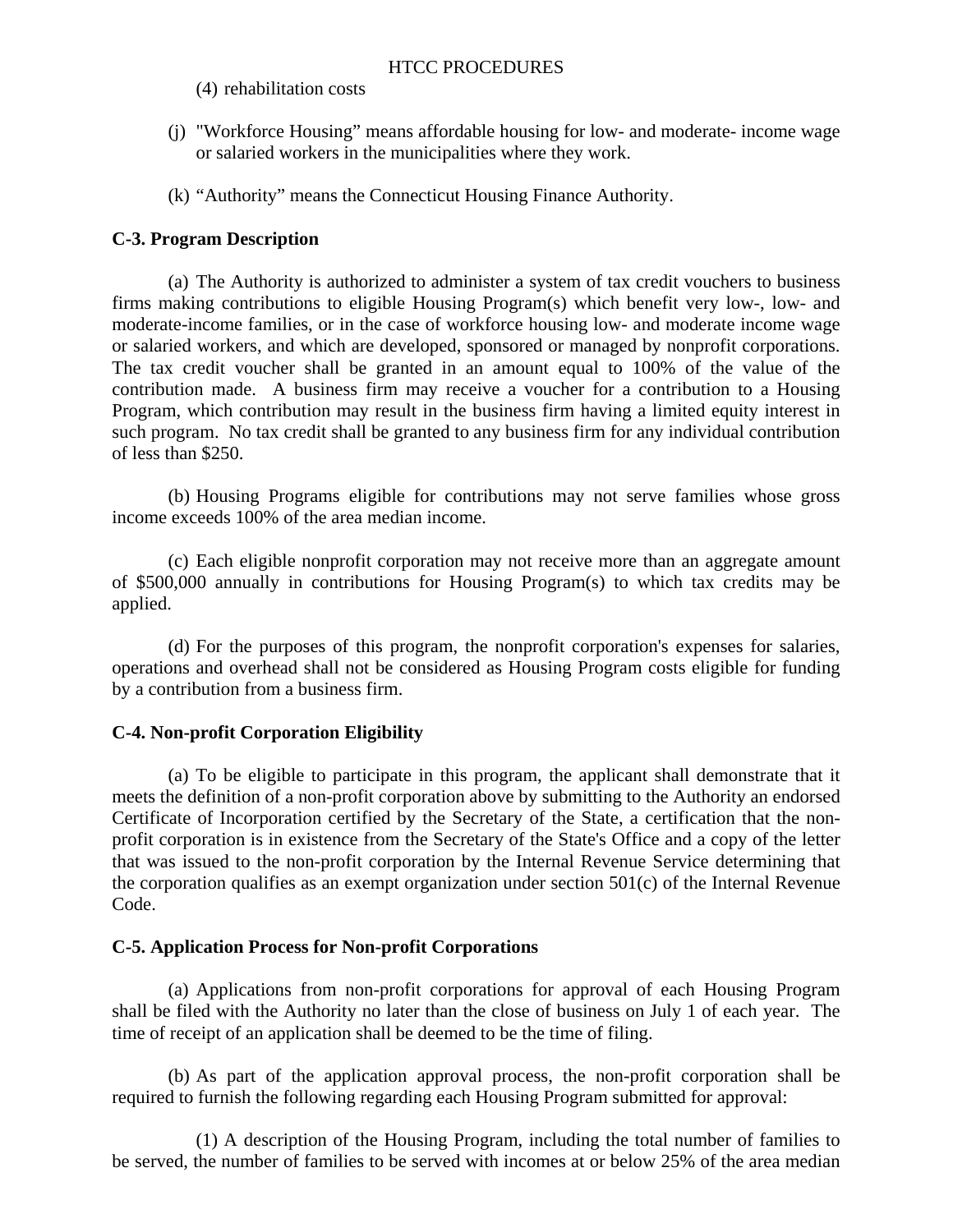income, the number of families with incomes greater than 25% and not more than 50% of the area median income, the number of families with incomes greater than 50% and not more than 80% of the area median income, and the number of families with incomes greater than 80% and not more than 100% of the area median income; or in the case of a revolving loan Housing Program, a detailed description of the revolving loan fund.

 (2) Evidence of housing need as demonstrated by a local survey, Consolidated Plan, market study, or other documents deemed satisfactory by the Authority;

 (3) Evidence of the general administrative capability of the non-profit corporation to develop, sponsor or manage the Housing Program;

(4) Project financing plan and budget;

(5) Evidence of the project's readiness to proceed;

 (6) Evidence that any funds previously received by the non-profit corporation for which a voucher was previously issued were used to accomplish the goals set forth in the application; and

 (7) Other information deemed appropriate by the President-Executive Director of the Authority.

 (c) The President-Executive Director of the Authority may, at his/her sole discretion, waive any of the non-statutory requirements relating to the documentation which must be submitted to the Authority for participation in the Housing Tax Credit Contribution ("HTCC") Program. The President-Executive Director of the Authority, however, shall not waive, or in any manner alter, the requirement that contributions shall be allocated only to Housing Programs that serve very low-, low- or moderate-income families

Such a waiver may be granted if there is sufficient evidence that:

 (1) The literal enforcement of Authority procedures provides for exceptional difficulty or unusual hardship not caused by the applicant;

 (2) The benefit to be gained by the waiver outweighs the detriment which would result from enforcement of the requirement;

(3) The waiver is in harmony with conserving public health, safety, and welfare; and

(4) The waiver is in the best interest of the State of Connecticut.

## **C-6. Rating and Ranking Process**

Information submitted in the tax credit application will be evaluated and ranked according to the following categories, and as further described in the application. (See points calculation worksheet). The top ranking Housing Programs will receive a tax credit reservation provided a financing gap exists.

 (a) Readiness to Proceed - the extent to which the applicant can demonstrate its readiness to proceed by providing documentation evidencing site control, firm financing commitments,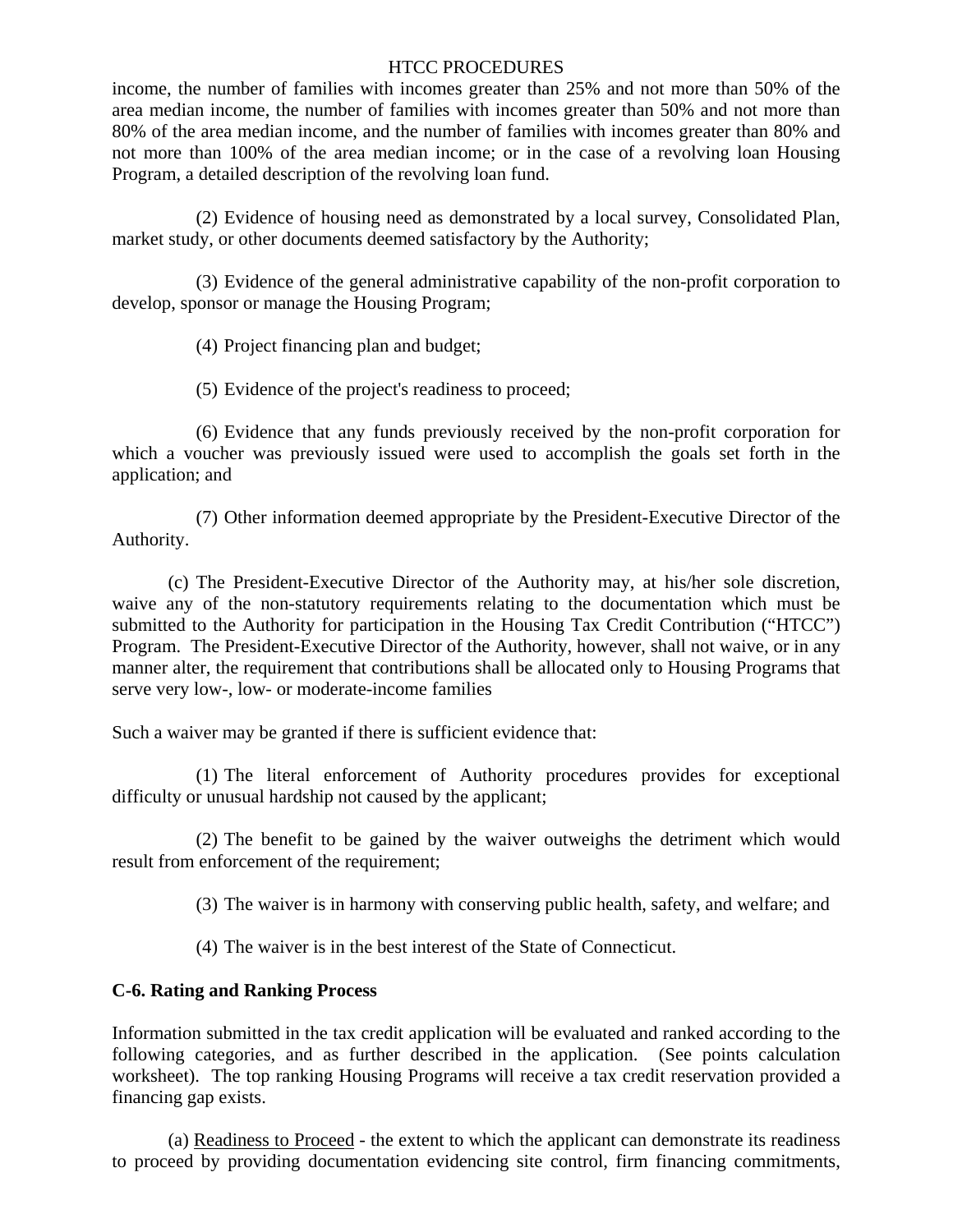zoning approval, building permits and any other documents that would indicate an applicant's readiness; or in the case of revolving loan funds, a fund establishment certification, stating the non-profit will establish the loan fund in accordance with the approved Housing Program in a manner that will assure all funds will be utilized for the stated program purpose within three (3) years of approval.

 (b) Type of Housing Program - the extent to which funds are used to build or rehabilitate a specific housing project; or to capitalize a revolving loan fund providing low-cost loans for housing construction, repair or rehabilitation to benefit persons of very low-, low- and moderate income; or to the extent to which funds are used to establish a program of assistance to individuals to purchase or rent workforce housing, including the extent to which the workforce housing program would reduce the commuting distance of participants.

 (c) Target Population - the extent to which the project will benefit families with incomes at or below 25% of the area median income and families with income between 25% and 50% of the area median income; or in the case of workforce housing programs the degree to which the program benefits low or moderate income wage or salaried employees purchasing or renting workforce housing.

 (d) Administrative Capability - the general administrative capability of the non-profit corporation to build, rehabilitate or manage housing, and the extent to which any funds received by the non-profit corporation for which a voucher was issued were used to accomplish the goals set forth in the application; or in the case of a program established for workforce housing to provide assistance to individuals, the degree to which the non-profit corporation has the administrative capability to administer such program.

 (e) Use of Funds in Urban Areas and Impact on Neighborhood Revitalization - the extent to which the project is located in an Urban Regional Center as defined by the Connecticut Conservation and Development Plan of Connecticut, 2005-2010, as amended, and the project's impact on neighborhood revitalization.

(f) The extent to which tax credit funds are leveraged by other funds.

### **C-7. Administration of Contributions**

(a) The Authority shall publish by September 1 each year the list of Housing Programs of non-profit corporations that will receive tax credit reservations.

 (b) Upon notice of tax credit reservation, the non-profit corporation shall have until November 1 annually to secure contributions from eligible business firms. Failure to meet this deadline will result in unallocated credits becoming available to other eligible applicants, which will have until December 1 to secure contributions from eligible business firms. Determination of which Housing Program receives the unallocated funds will be made pursuant to tier status and ranking score.

 (c) Until November 1 of each year, two million dollars of the total amount of all tax credits available in any one fiscal year shall be set aside for the Supportive Housing Pilots Initiative or the Next Steps Initiative established pursuant to Section 17a – 485c, as amended.

 (d) Until November 1 of each year, one million dollars of the total amount of all tax credits available in any one fiscal year shall be set aside for work force housing loan funds.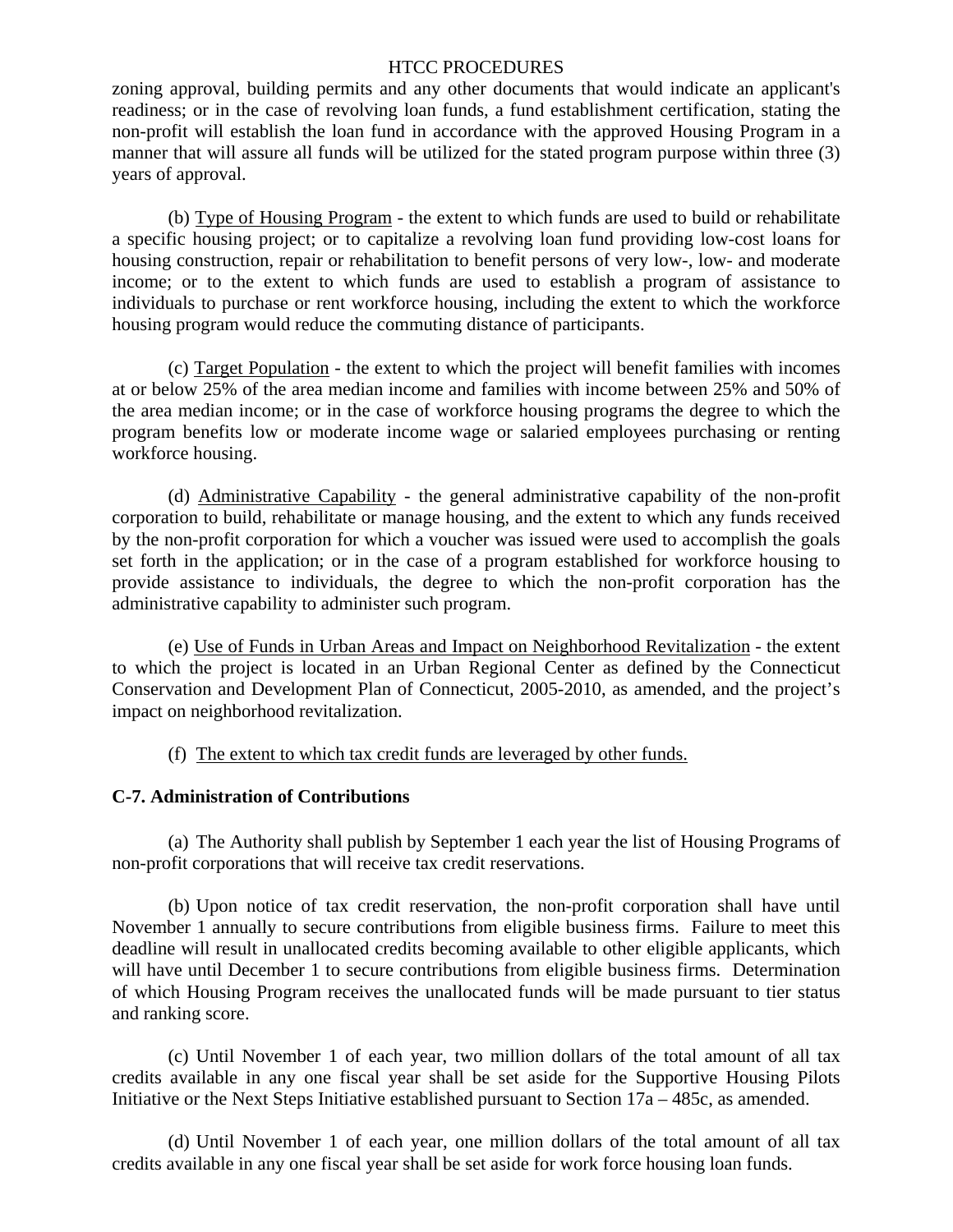## **C-8. Business Firm Eligibility**

To be eligible to participate in this program, a business firm shall:

 (a) Submit an endorsed Certificate of Incorporation and a Certificate of Existence from the Secretary of the State's Office, or equivalent document acceptable to the Authority.

## **C-9. Application Process for Business Firms**

 (a) Applications from business firms for tax credit vouchers shall be filed with the Authority by no later than the close of business on December 1 annually. The time of receipt of an application shall be deemed to be the time of filing. Applications for tax credit vouchers shall be made on forms prescribed and furnished by the Authority.

 (b) As part of the application approval process, the business firm shall be required to furnish the following:

 (1) A list of the Housing Program(s) to which the business firm intends to make contribution(s); and

(2) The amount of the contribution to be made to each Housing Program.

 (c) Applications shall be approved or rejected by the President-Executive Director of the Authority based on the information and documentation required herein, as well as the availability of tax credits.

 (d) If the business firm application is approved, the business firm will be notified, in writing, and given instructions of how to proceed with the contribution.

 (e) If the business firm application is rejected, the business firm shall be notified, in writing, of the reasons for the rejection.

## **C-10. Allotment of Tax Credit Vouchers**

 (a) The allotment of tax credit vouchers for contributions to approved Housing Programs shall be made in accordance with a ranking system which takes into consideration information provided by the nonprofit corporation in its application and the availability of tax credit vouchers.

 (b) The President-Executive Director of the Authority or his designee shall notify the business firm, in writing, that a tax credit voucher will be reserved, contingent upon the business firm's submission of a notarized receipt from the non-profit corporation of the contribution made to the approved Housing Program.

 (c) Tax credits shall be processed in accordance with policies established by the Department of Revenue Services.

 (d) If a business firm is contributing to one or more Housing Programs, the application shall be submitted as a single application and shall provide the information required herein for each business firm.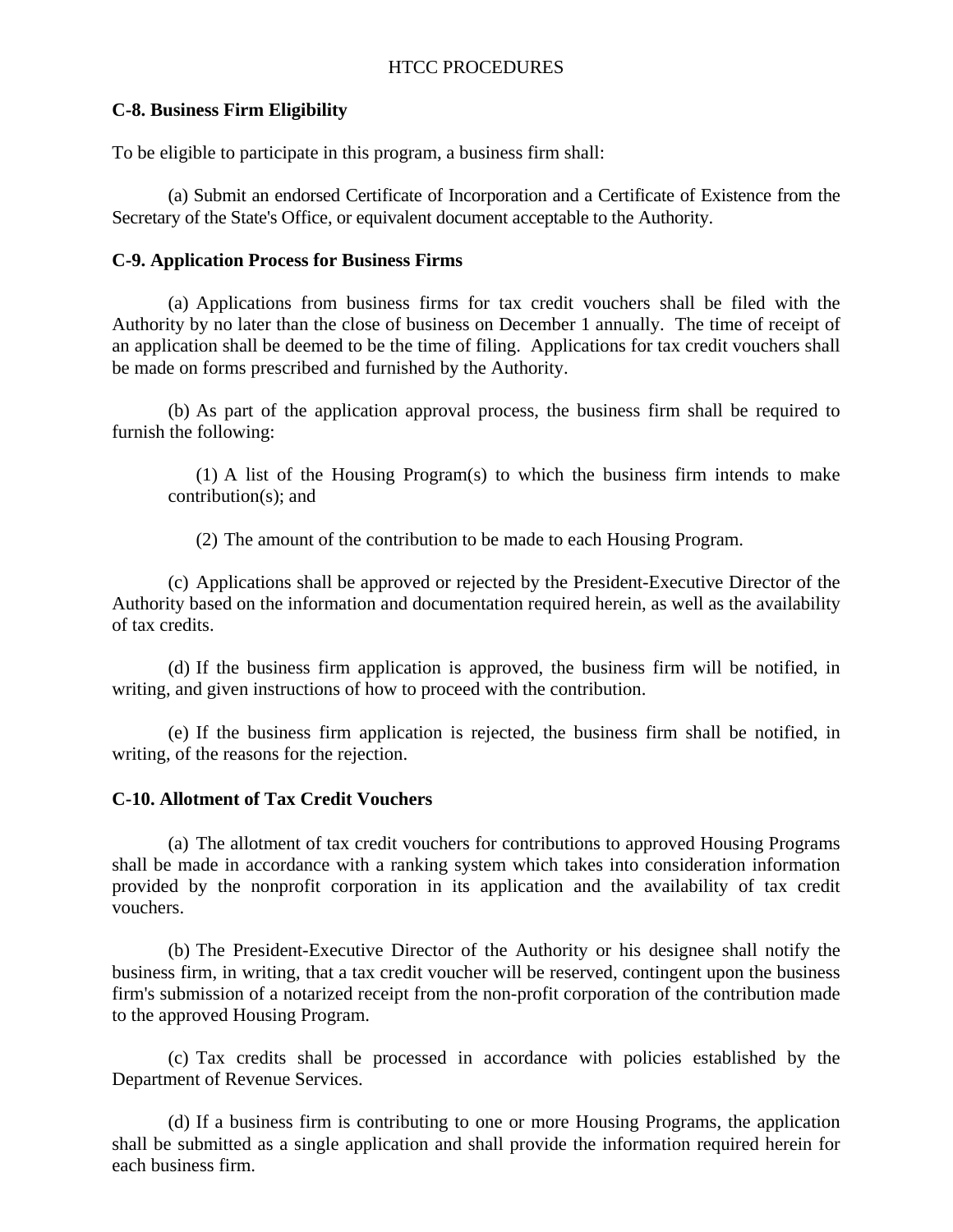(e) The amount which is proposed to be contributed by a business firm to which a credit voucher has been reserved must be contributed by March 31 of the calendar year following the calendar year in which the application for such voucher was filed.

 (f) The business firm's tax credit must be claimed on the tax return of the income year during which the contribution to the non-profit corporation was made.

# **C-11. Carryforwards and Carrybacks**

 (a) The amount of tax credit received which is not exhausted in the income year in which such credit must be claimed under Section 10 above must be carried back to the five preceding income years (beginning with the earliest of such years) before any unexhausted balance can be carried forward to the five succeeding income years (beginning with the earliest of such years).

# **C-12. Compliance Monitoring**

 (a) The non-profit corporation shall maintain a segregated account as it pertains to Housing Programs receiving contributions for which a tax credit voucher(s) has been issued. The non-profit corporation shall maintain complete and accurate books and records, and shall furnish the Authority with financial statements and other reports relating to the operation of the program in such detail and at such times as may be required.

 (b) Or in the case of a revolving loan fund, the non-profit organization shall establish the revolving loan fund in accordance with the Housing Program subsequent to voucher issuance from the Authority and provide evidence of that establishment to the Authority. Such evidence must include a signed, notarized fund establishment certification, a copy of a passbook or statement demonstrating the deposit of funds, copies of all documents to be used for administering the fund and any other information relative to the fund requested by the Authority.

(c) The non-profit must make active, good faith efforts to market its Housing Program and carry out the objectives of the Housing Program, and shall furnish the Authority with marketing materials and other documents relating to the marketing of the Housing Program in such detail and at such times as may be required.

(d) The non-profit must also maintain records of account balances, loan activity, fund maintenance, and compliance with the Authority's requirements, and shall furnish the Authority with financial statements and other reports relating to the operation of the program in such detail and at such times as may be required.

 (e) Housing Programs shall be scheduled for completion not more than three (3) years from the reservation date. Anticipated date of completion shall be documented in the Project Schedule submitted with the application; in the case of revolving loan funds the non-profit must loan out 100% of its HTCC funds within three (3) years of the fund's inception. All loan repayments, interest and investment income must be held in the loan fund to be used in accordance with the Housing Program.

 (f) Approved Housing Programs must submit quarterly progress reports evidencing compliance with the submitted Project Schedule; or in the case of a revolving loan fund, nonprofits must submit to the Authority a quarterly compilation of the revolving loan fund.